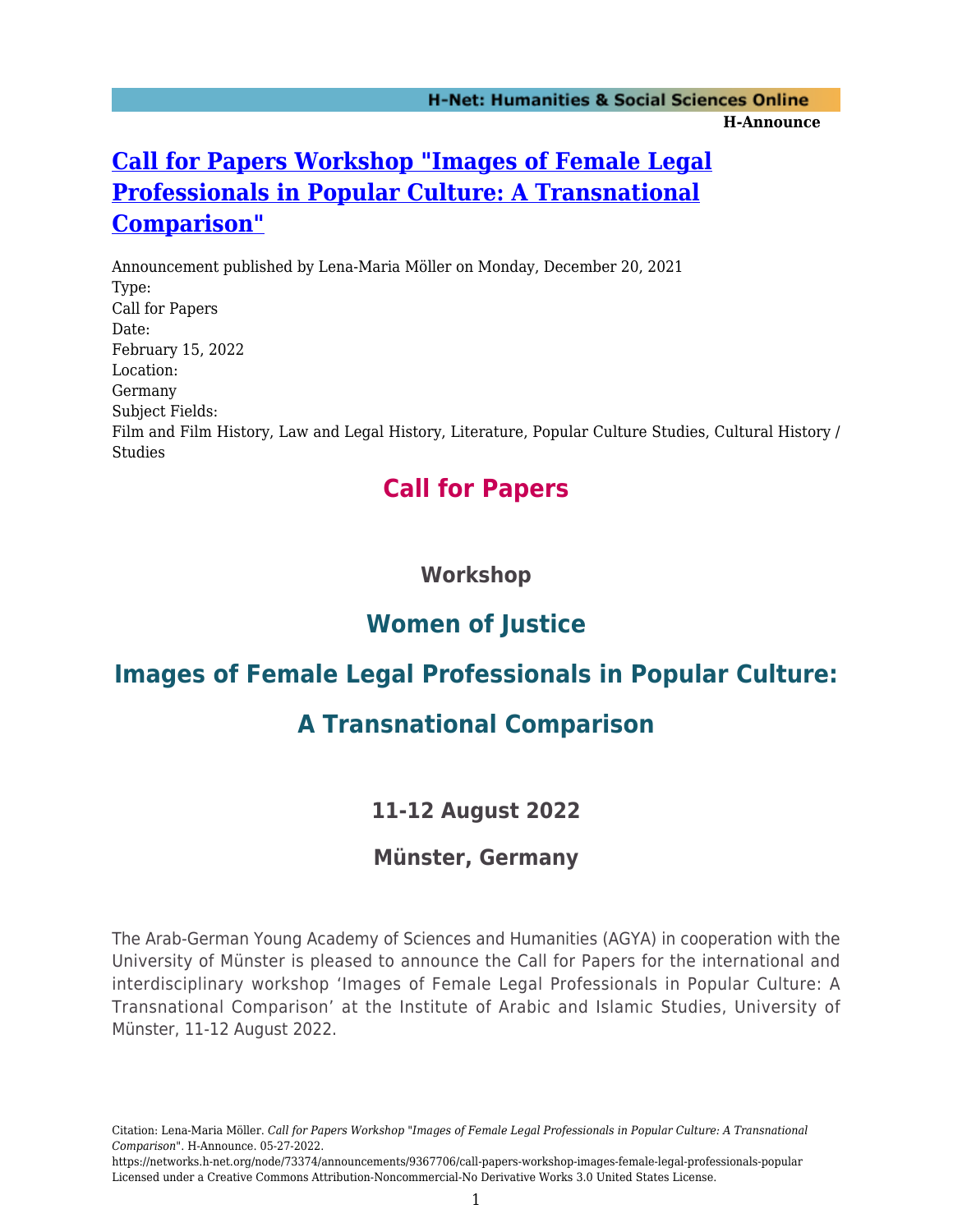### **H-Net: Humanities & Social Sciences Online H-Announce**

Popular culture, be it literature, cinema, or television, has a long history of imagining stories around the judicial system, legal processes, and everyday practices of law. As a result, legal professionals frequently emerge as main characters or important protagonists in different genres of cultural production. For a long time, however, these characters, whether lawyers, judges, or law enforcement officers, were overwhelmingly male. Notwithstanding a few notable exceptions, male legal professionals dominated almost all cultural productions. This changed near the end of the 20th century, when a shift became apparent in the United States, the pioneer of law-related screen productions. Scholarship has argued that increasing representation in both plot and casting have corelated with rising numbers of female legal professionals in real life. Yet, images of women in law-related popular culture have also been described as 'appalling' (Shapiro 1994), 'disappointing' (Caplow 1999), or 'cautionary tales' (Papke 2003).

Such negative appraisals criticize stereotypical depictions which frequently come in one of two guises: Either the women lawyers experience an allegedly insurmountable conflict between their professional and personal lives (Grosshans 2006, Banks 2011); or – in marked contrast to their male counterparts – they lack opportunities to emerge as heroes (Corcos 2003). These depictions, in turn, heavily influence how the public imagines, not only the female pop cultural character, but also women in the real-life legal profession.

Only recently have legal and media studies scholars identified more nuanced portrayals of female legal professionals (see e.g. Foster et. al. 2009, Banks 2012). Yet, these studies again focus almost exclusively on US-American and, to a lesser degree, British productions. What is still missing from the analysis is how female legal professionals are viewed and portrayed in popular culture outside the dominant sites of media production. Has the cultural export of US-American legal drama or British crime fiction influenced how law and gender are imagined in other parts of the world? How do the actual participation and representation of women in the legal profession affect their depictions in different genres of popular culture? Has popular culture, both domestic and imported, altered the way society thinks about female lawyers, judges, or law enforcement officers? Our international and interdisciplinary workshop aims to address these questions and, to foster a truly transnational comparison, is particularly interested in contributions that look at popular culture in countries and regions not commonly recognized as creators of globally consumed media productions.

Topics, themes, and issues to be explored include, but are not confined to the following:

Stereotypical versus realistic images of female legal professionals in popular culture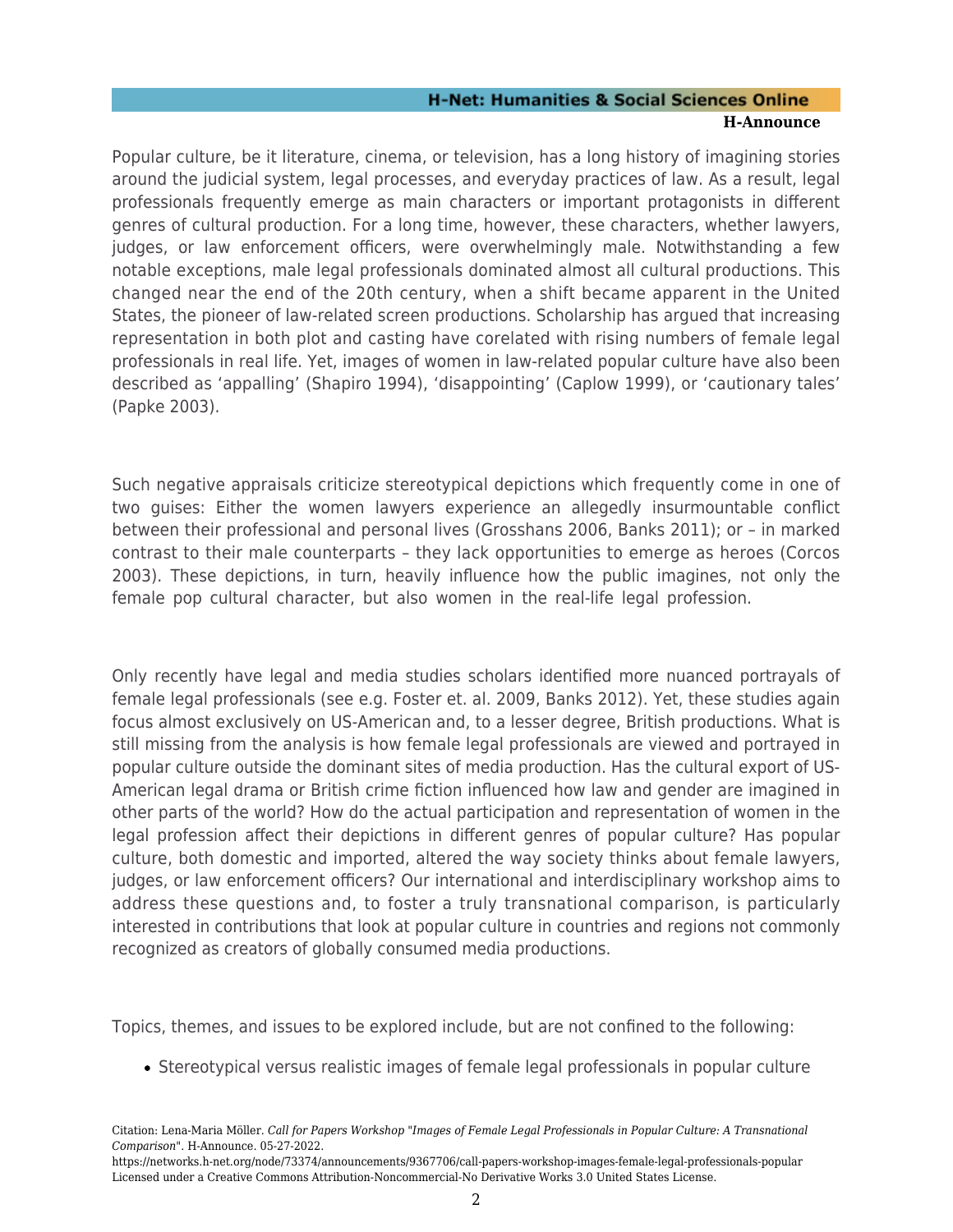#### **H-Net: Humanities & Social Sciences Online H-Announce**

- Audiences/readership and their changing perceptions of women in the legal profession
- Women's access to the legal profession and their representation in real life versus popular culture
- Changing portrayals of women in the legal profession and cross-cultural influences
- Plots, characters, and sociopolitical critique through female lead characters

The workshop is organized by AGYA members Lena-Maria Möller (Max Planck Institute for Comparative and International Private Law) and Shahd Alshammari (Gulf University for Science & Technology). Travel costs and accommodation for confirmed speakers will be covered by AGYA. Funding is still subject to approval.

Those interested in presenting papers are invited to send a tentative title, an abstract of around 300-500 words, and a short biography to Lena-Maria Möller ([moeller@mpipriv.de](mailto:moeller@mpipriv.de)) by **15 February 2022**.

Notifications of acceptance will be announced by 1 April 2022 and draft papers will be due by 1 July 2022. The workshop language will be English. The organizers aim to publish the papers either as an edited volume or as a special issue of an academic journal.

While we are aiming at holding the workshop in person, we are happy to accommodate presentations by authors who will not be able to travel because of restrictions related to the COVID-19 pandemic.

### **About AGYA**

The Arab-German Young Academy of Sciences and Humanities (AGYA) is based at the Berlin-Brandenburg Academy of Sciences and Humanities (BBAW) and at the Academy of Scientific Research and Technology (ASRT) in Egypt. It was established in 2013 as the first bilateral young academy worldwide. AGYA promotes research cooperation among outstanding earlycareer researchers (3−10 years after PhD) from all disciplines who are affiliated with a research institution in Germany or in any Arab country. The academy supports the innovative projects of its members in various fields of research, science policy, and education. AGYA is

Citation: Lena-Maria Möller. *Call for Papers Workshop "Images of Female Legal Professionals in Popular Culture: A Transnational Comparison"*. H-Announce. 05-27-2022.

https://networks.h-net.org/node/73374/announcements/9367706/call-papers-workshop-images-female-legal-professionals-popular Licensed under a Creative Commons Attribution-Noncommercial-No Derivative Works 3.0 United States License.